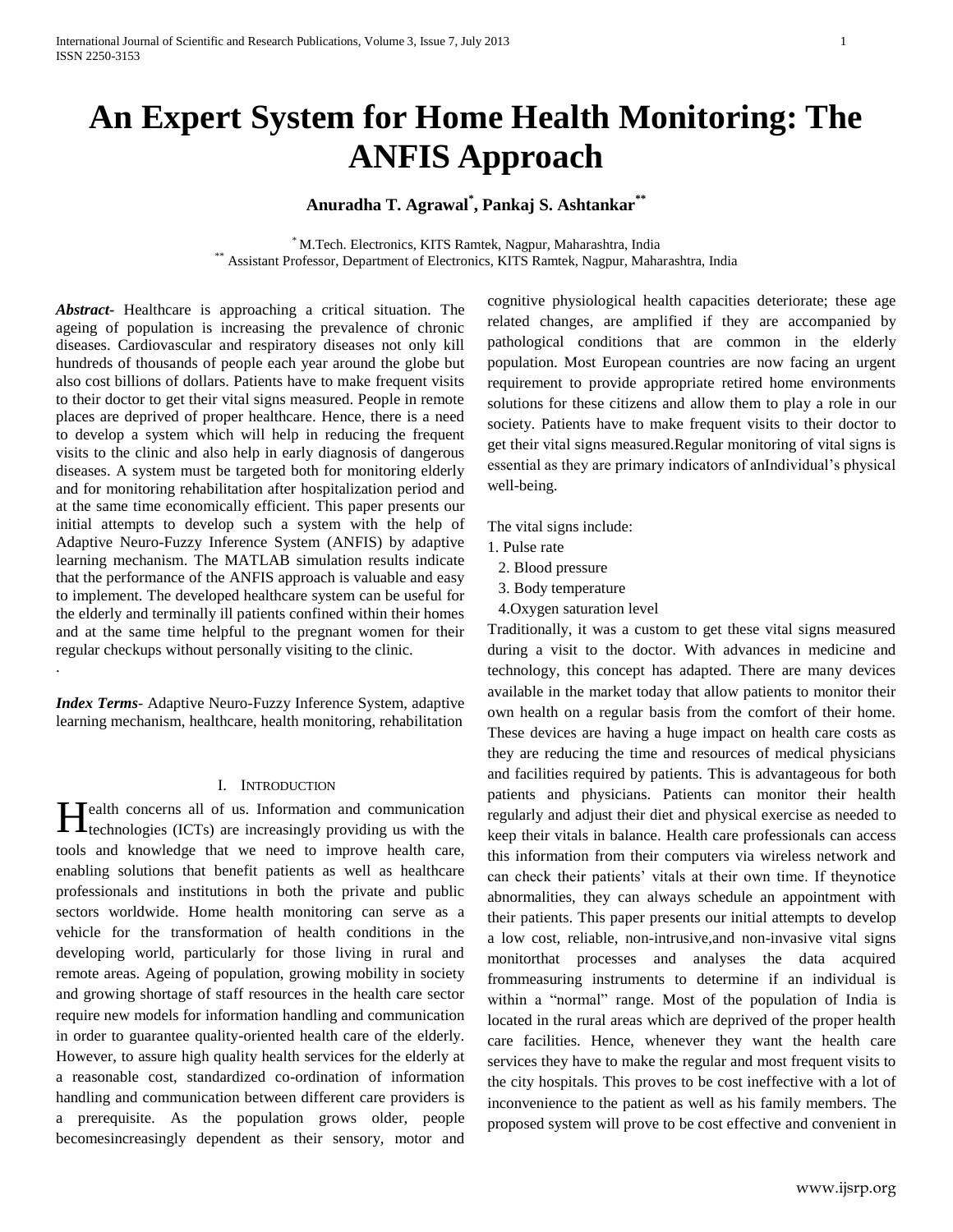such case. One of the diversified applications of this work is to monitor the regular health status of a pregnant woman at home.



Figure1. Health Monitoring Workflow

Neural Fuzzy Systems can create fuzzy rules and membership functions for complex systems for which the fuzzy approach may fail, limiting themselves to lesser number of rules. This limits the performance and accuracy of the system. Whereas, the neural networks have the ability to adapt itself to the changes in input until the output matches the desired value increasing the reliability of the system. Hence a combination of fuzzy logic and adaptive nature of neural network is made use for detecting the health status of an individual. The neuro-fuzzy systems can handle any type of information (numerical, linguistic, logical, etc.), manage imprecise data and are self-learning. Hence it minimizes the human decision making process [1].

 The patient is checked for vital health parameters with the help of portable digital instruments such as pulseoxymeter, thermometer and blood pressure monitor. The measured parameters are then given as input to the proposed system. If the outcome represents that the patient is abnormal then the appropriate medications are provided by the physician. This is illustrated in figure.1 above. Family-based healthcare services allow patients full mobility at their homes, where health-care providers can monitor their health data remotely. Such familybased connected healthcare systems besides reducing the waiting time for face-to-face contact with physicians are capable of generating alerts being sent to the patients or to the informal care-taker by the physician [2].

The paper is structured as follows. In section 2, a survey on related work is discussed. Section 3, explains the proposed work where the processes involved in neuro-fuzzy based classification are discussed. Results are discussed in section 4 followed by conclusions and future work to be carried out in section 5.

## II. RELATED WORK

Ibrahim Khalil et al., [3] developed an advanced prediction model so as to estimate the heart rates of selected patients in a mobile care system. Koji Mukai et al., [4] developed a remote system formonitoring respiration rate, heart rate and movement behaviour of at-home elderly people who are living alone. Hiroshi Nakajima et al., [5] described a human health monitoring system by an air pressure sensor and an ultrasonic sensor system. K. Kuwanaet al., [6] developed an implantable telemetry capsule for monitoring the heartbeat patient. Mari Zakrzewski et al., [7] developed the system which was targeted both for monitoring elderly and for monitoring rehabilitation after hospitalization period.

 Shoko Nukaya et al., [8] described a novel bed sensing method for non-invasive, constraint-free and subliminal detection of biosignals. Kyung-Ah Kim et al., [9] implemented a home self healthcare monitoring system which can monitor respiration, blood glucose, urinary flow, and temperature. Dr. V. Vaidehi et al., [10] proposed health care monitoring system enables significant responsiveness and process optimization by integrating complex event processing. A method using the combination of ZigBee and GPRS is presented by Hongzhou Yu et al., [11] which is a remote health monitoring system to collect and transfer biosignal data from the patient to healthcare center. This system transfers the data effectively but is not capable of decision making.NamrataNawka et al., [2] presented "SESGARH", a scalable and extensible smart-phone based healthcare system, to provide realtime continuous monitoring of health conditions of individuals seeking professional healthcare. A real-time system for detecting the fall of elderly people in smart home is presented by V. DhivyaPoorani et al., [1]. All the above approaches for health monitoring are beneficial but at the same time they have some limitations ranging from complexity to cost. Hence, there is a need to develop the proposed ANFIS based health monitoring system.

### III. ADAPTIVE NEURO-FUZZY INEFERNCE SYSTEM

The Adaptive Neuro-Fuzzy Inference System technique was originally presented by Jang in 1993 [12]. ANFIS is a simple data learning technique that uses Fuzzy Logic to transform given inputs into a desired output with the help of highly interconnected Neural Network processing elements and information connections, which are weighted to map the numerical inputs into an output. ANFIS combines the benefits of the two machine learning techniques (Fuzzy Logic and Neural Network) into a single technique [12]. An ANFIS works by applying Neural Network learning methods to tune the parameters of a Fuzzy Inference System (FIS).

The ANFIS system training methodology is summarized in Fig. 2. The process begins by obtaining a training data set (input/output data pairs) and testing data sets. Two vectors are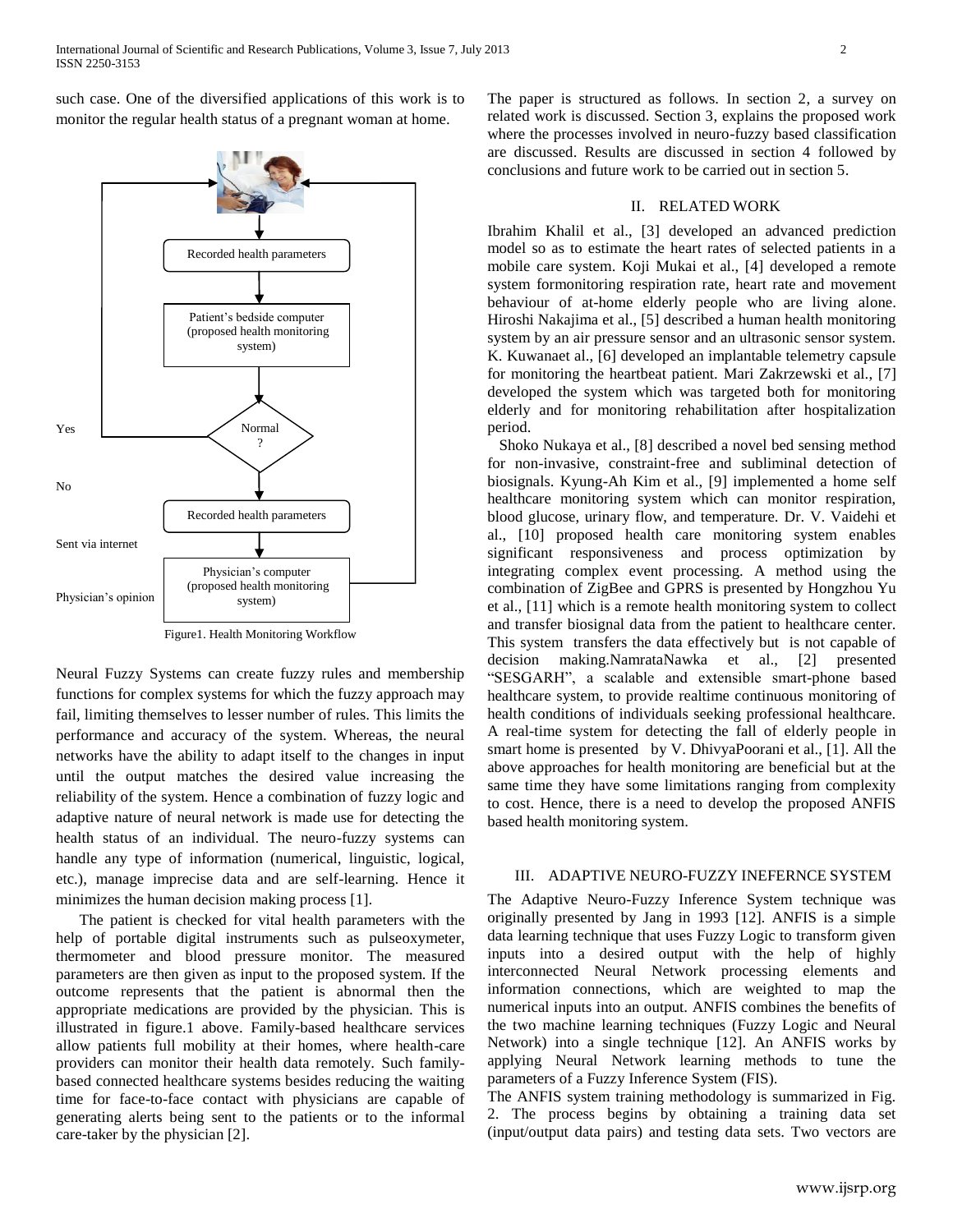used to train the ANFIS system: input and output vector. The training data is a set of input and output vectors. It is used to find the premise parameters for the membership functions. A threshold value for the error between the actual and desired output is determined.The consequent parameters are found using the least squares method. If this error is larger than the threshold value, then the premise parameters are updated using the gradient decent method. The process is terminated if the error is less than the threshold value [12]. ANFIS training learning rules use hybrid learning, combining the gradient descent and the least squares method.aim of using ANFIS for health monitoring is to achieve the best performance possible. ANFIS training begins by creating a set of suitable training data in order to be able to train the Neuro-Fuzzy system.



The data set used as the input to the ANFIS function must be in a matrix form, where the last column in the matrix is the output, and the matrix contains as many columns as needed to represent the inputs to the system. The rows represent all the existing data situations. Once the initial membership functions are created, system begins training. When the training process is finished the final membership functions and training error from the training data set are produced. After the system training is complete, ANFIS provides a method to study and evaluate the system performance by using the evalfis function. Once the ANFIS is trained, we can test the system against different sets of data values to check the functionality of the proposed system [13].

 To implement and test the proposed architecture, a development tool is required. MATLAB Fuzzy Logic Toolbox (FLT) from MathWorks was selected as the development tool. This tool provides an environment to build and evaluate fuzzy systems using a graphical user interface. It consists of a FIS editor, the rule editor, a membership function editor, the fuzzy inference viewer, and the output surface viewer. The FIS editor displays general information about a fuzzy inference system. The membership function editor is the tool that displays and edits the membership functions associated with all input and output variables. The rule editor allows the user to construct the rule statements automatically, by clicking on and selecting one item in each input variable box, one item in each output box, and one connection item. The rule viewer allows users to interpret the entire fuzzy inference process at once. The ANFIS editor GUI menu bar can be used to load a FIS training initialization, save the trained FIS, and open a new Sugeno system to interpret the trained FIS model.

#### IV. RESULTS AND DISCUSSION

The data were divided into two separate sets: the training data set and the testing data set. The training data set was used to train the ANFIS, whereas the testing data set was used to verify the accuracy and the effectiveness of the trained ANFIS model. The optimal ANFIS model setting will be selected based on the minimum training and testing error values for number of epochs. The Gaussian membership function is taken into consideration for the better results. The ANFIS system was structured by selecting five inputs namely: SystolicBP, DiastolicBP, PulseRate, OxygenSaturation, and Temperature having 3,3,3,2,2 membership functions respectively and one output as Health Status. The generated fuzzy inference system structure contains 108 fuzzy rules**.**

The ANFIS model structure is as shown in the figure 3below. The five inputs each having the membership functions are represented. With the help of these membership functions the rules are constructed and accordingly an output is generated. There are 108 rules (3\*3\*3\*2\*2)for five inputs and one output.

The additional information about the developed ANFIS system is as follows:

- 1) Number of nodes: 250
- 2) Number of linear parameters: 648
- 3) Number of nonlinear parameters: 26
- 4) Total number of parameters: 674
- 5) Number of training data pairs: 1620
- 6) Number of testing data pairs: 648 7) Number of fuzzy rules: 108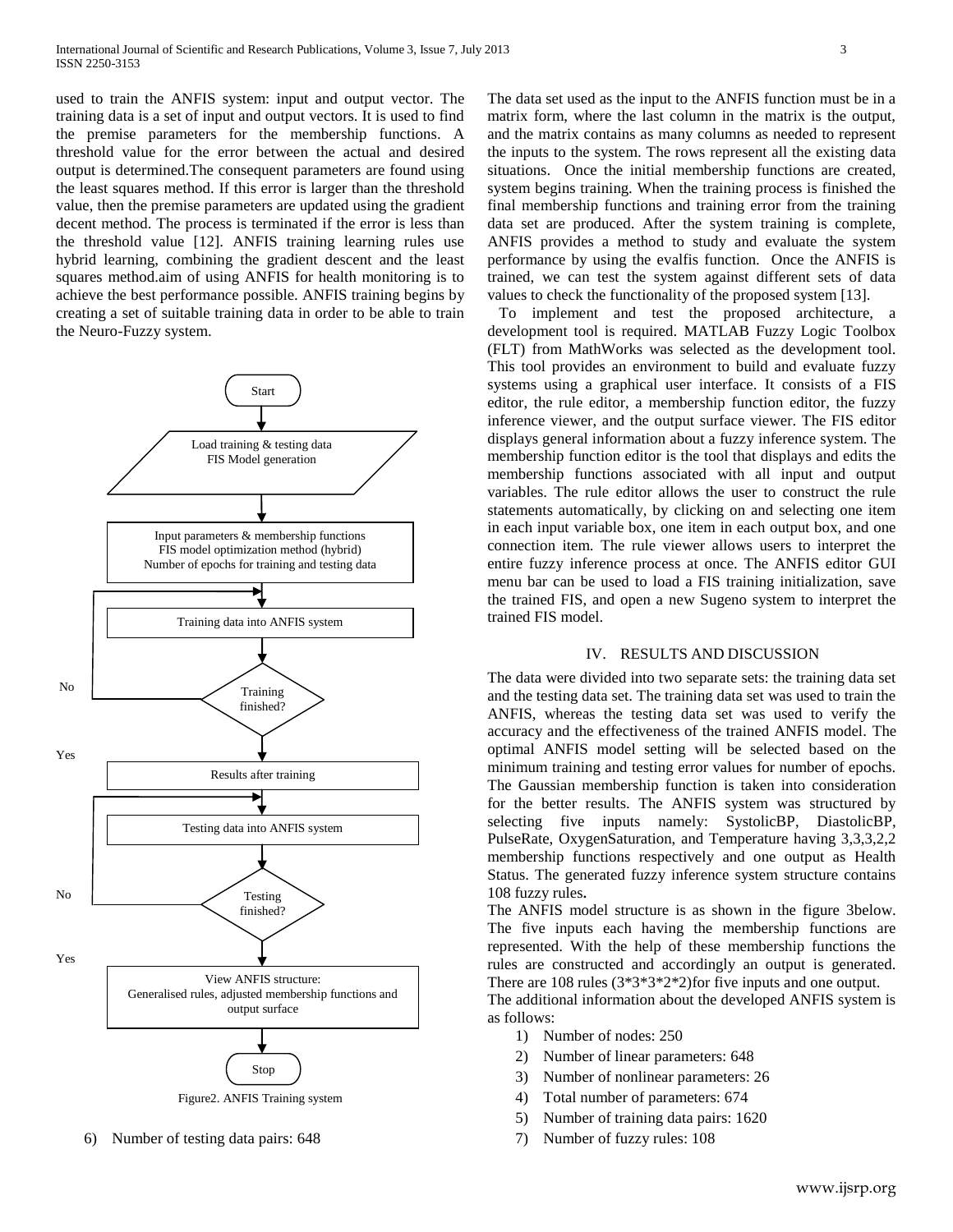International Journal of Scientific and Research Publications, Volume 3, Issue 7, July 2013 4 ISSN 2250-3153

## 8) Error tolerance: 0.0001

.

 The initial membership functions corresponding to each of the inputs is as shown in the figure 4. Once the ANFIS structure is created and initial membership functions are ready, the ANFIS system is now trained for the number of epochs so as to get the

least error and the optimized results. After training is completed the system is tested for the testing data loaded.

In our system the data is trained for 300 epochs. The average training and testing errors obtained for 300 epochs are 0.15571 and 0.24688 respectively.



Figure3. ANFIS model structure



Figure4. Initial membership functions before training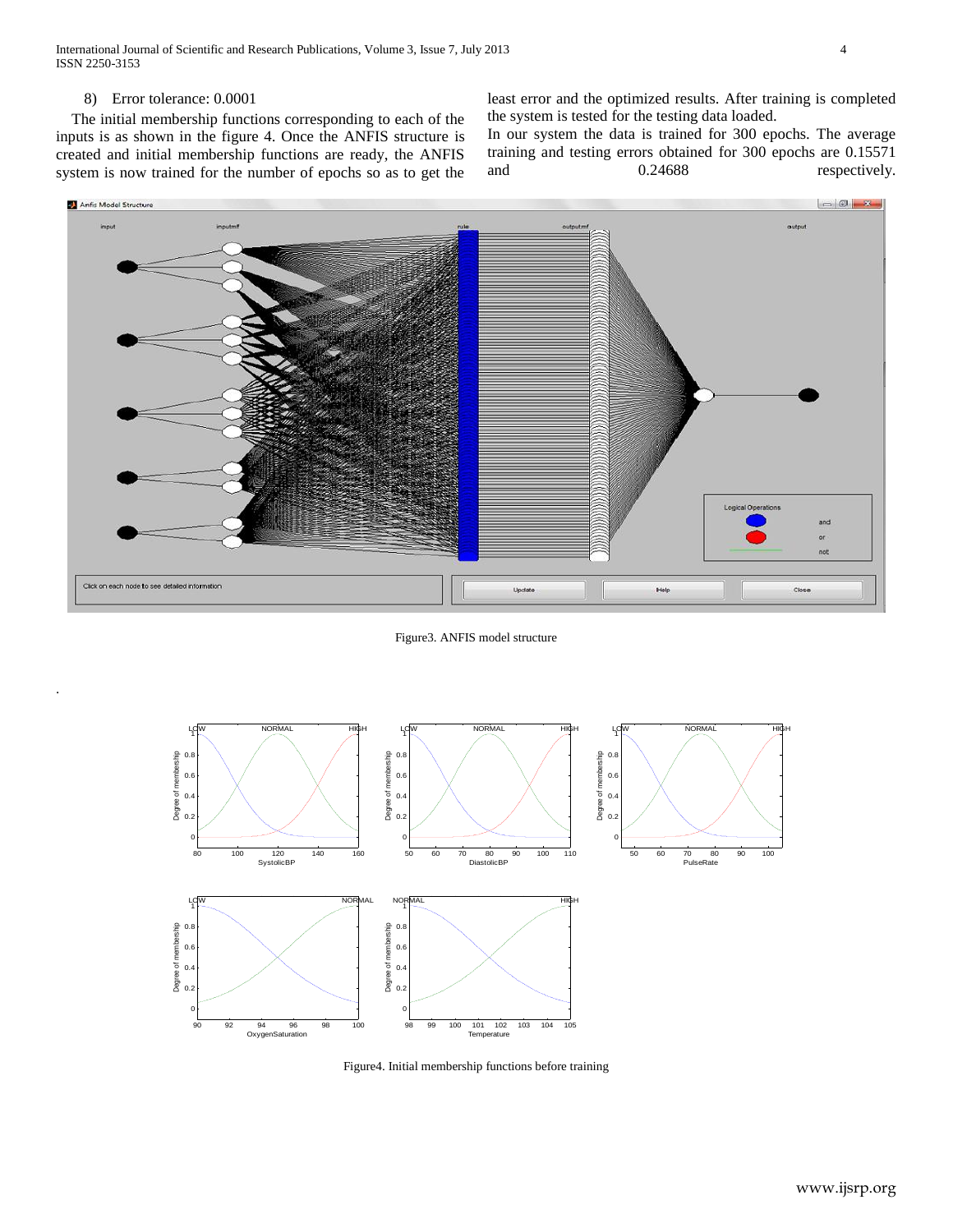

Figure5. Final membership functions after training











Figure6. Initial surface plots before training



Figure7. Final surface plots after training